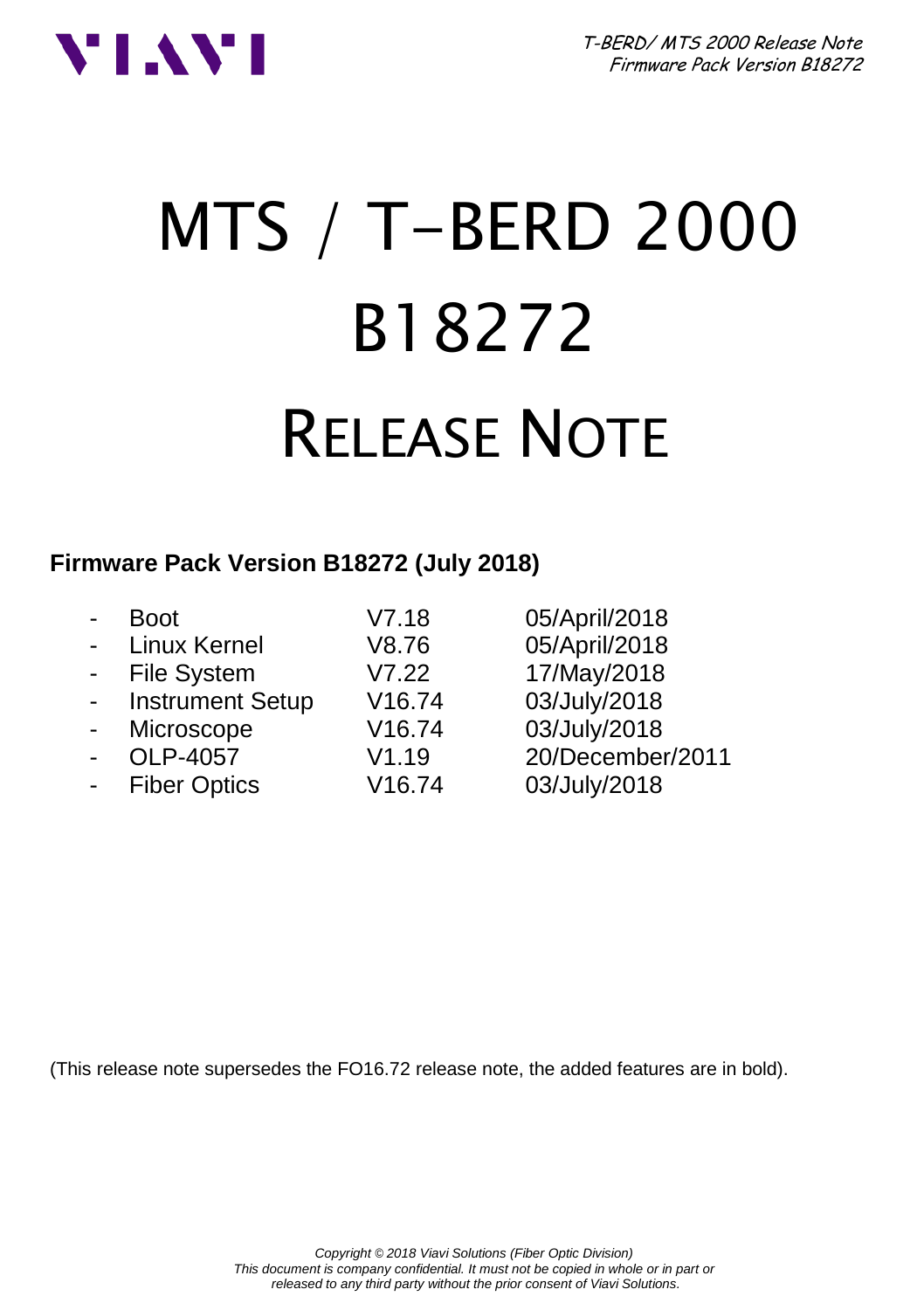

# **CONTENT**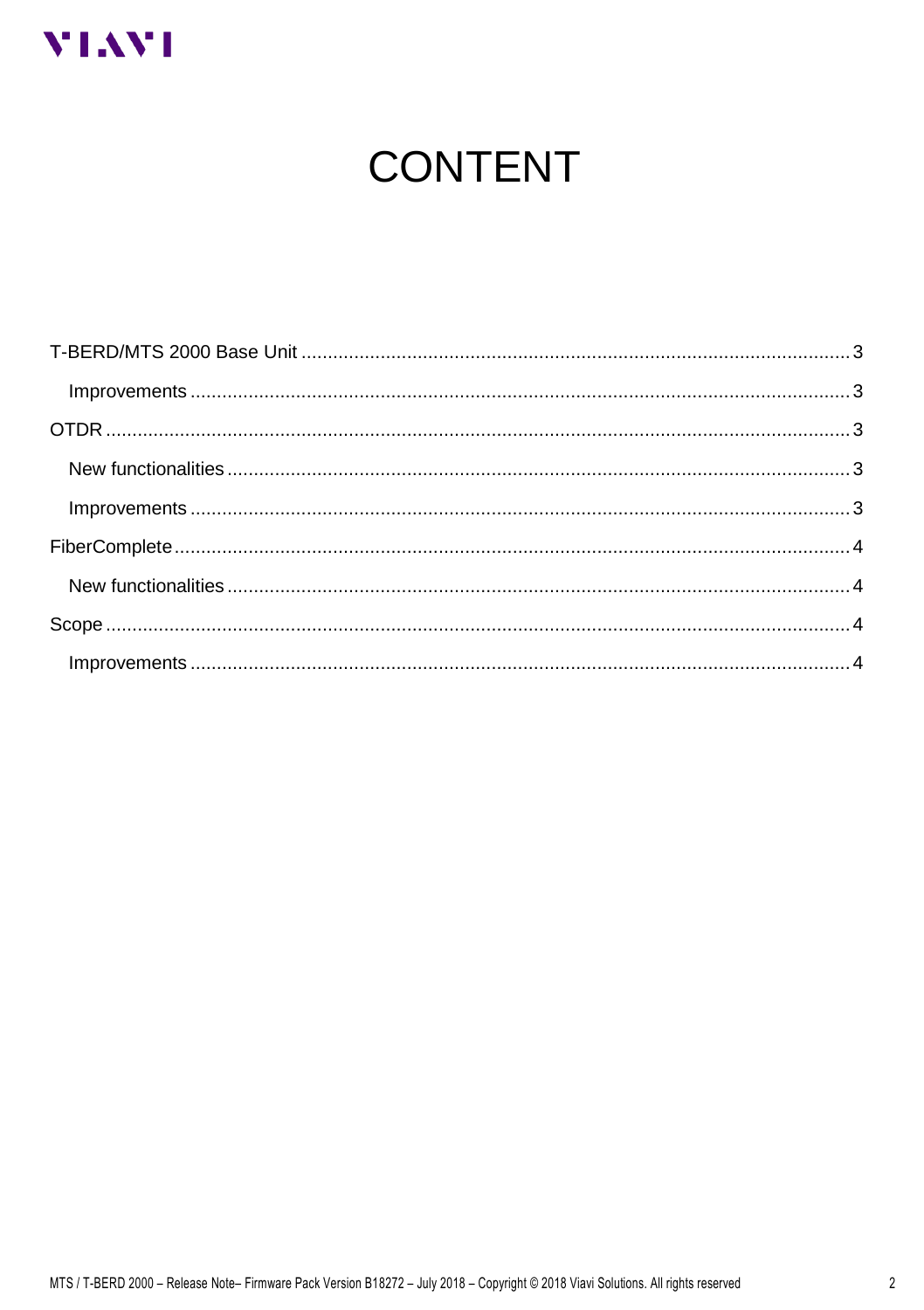# **VIAVI**

## <span id="page-2-0"></span>T-BERD/MTS 2000 Base Unit

#### <span id="page-2-1"></span>*New Functionalities*

#### ➢ **Viavi Certifi compatible**

#### *Improvements*

- ➢ Improved Bluetooth pairing
- ➢ Improved management of wifi menu and wifi IP address
- ➢ Improved upgrade management with Japanese language
- ➢ Improved management of Ethernet 100M
- $\triangleright$  Faster access to the given function from the home page
- ➢ Improved management of IPv6 address in static mode
- $\triangleright$  Improved proxy management with Ethernet
- ➢ Improved wifi key/password edition

# <span id="page-2-2"></span>OTDR

#### <span id="page-2-3"></span>*New functionalities*

- ➢ Ability to provide custom labels on storage information for SmartTest
- $\triangleright$  Addition of specific icon stressing connector + bend

#### <span id="page-2-4"></span>*Improvements*

- ➢ Improved handling of SmartTest refresh screen function
- $\triangleright$  Improved automatic measurements on long distance  $> 14/18$  dB of loss (regression since V15.90)
- ➢ Improved handling of txt report when deleting one trace
- $\triangleright$  SmartTest: Renaming of default configuration files and ability to move to the config directory when selecting a configuration file
- ➢ Improved SmartTest function
- ➢ CWDM and DWDM OTDR module: management of SmartTest mode
- ➢ DWMD OTDR module: improved management of wavelength selection, as well as channel selection, close to THz and nm values
- ➢ Improved management of ORL alarm when using .CSOR files
- ➢ Improved bend management even with the use of event code
- ➢ Improved real time measurement menu
- ➢ Improved management of manual range
- $\triangleright$  Ability to perform a launch cable measurement and populate the measured distance into the launch cable setup
- $\triangleright$  Improved management of macro when the MTS did not create it and never used any macro before